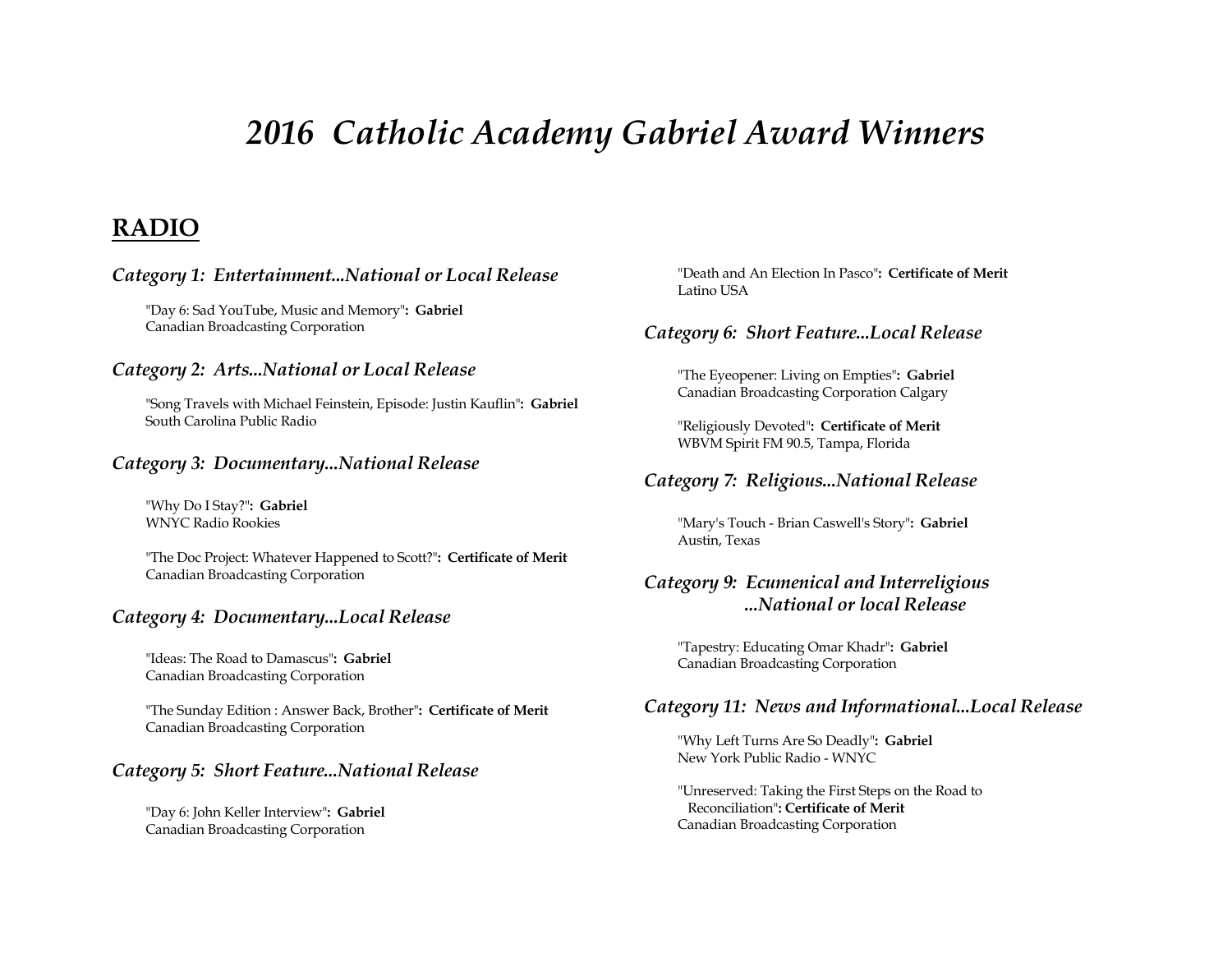*Radio con't.*

# *Category 12: Single News Story Series ...National or Local Release*

"The World at Six: Margaret Evans, Lesvos Series"**: Gabriel** Canadian Broadcasting Corporation

"As It Happens : Romero Martyrdom Interview"**: Certificate of Merit** Canadian Broadcasting Corporation

# *Category 13: Community Awareness and/or PSA ...National or Local Release*

"The Current: Homeless on the Street: The Story of Two People Who Lived It"**: Gabriel** Canadian Broadcasting Corporation

# *Category 14: Religious Radio Station of the Year*

KLUX 89.5HD - "Good Company"**: Gabriel** Corpus Christi, Texas

# **TELEVISION**

#### *Category 1: Entertainment...National or Local Release*

Shining a Light: A Concert For Progress on Race in America**: Gabriel** Ken Ehrlich Productions in conjunction with A+E Networks and iHeartMedia

# *Category 2: Arts...National or Local Release*

"Dream Tour: Behind the Scenes With The Mormon Tabernacle Choir"**: Gabriel** KSL, Salt Lake City, Utah

# *Category 3: Documentary...National Release*

"Looks Like Laury Sounds Like Laury"**: Gabriel** Alternate Image Productions, Inc.

# *Category 4: Documentary...Local Release*

"Human Library Stories"**: Gabriel** Canadian Broadcasting Corporation Ottawa

"Psalms for Annabelle"**: Certificate of Merit** The Texas Catholic

# *Category 5: Short Feature...National Release*

"The National - The Mount"**: Gabriel** Canadian Broadcasting Corporation News

# *Category 6: Short Feature...Markets 1-25*

"Bay Area Proud"**: Gabriel** NBC Bay Area, California

# *Category 7: Short Feature...Markets 26+*

"Cherubs Expands"**: Gabriel** Catholic News Herald and University of NC Center for Public Television

# *Category 8: Children's...National or Local Release*

"Kids Who Care"**: Gabriel** WXIA-TV, Atlanta, Georgia

# *Category 10: Religious...Local Release*

"Ordinary People, Extraordinary Gifts: The Road to Sainthood"**: Gabriel** WLAE-TV, Matairie, Louisiana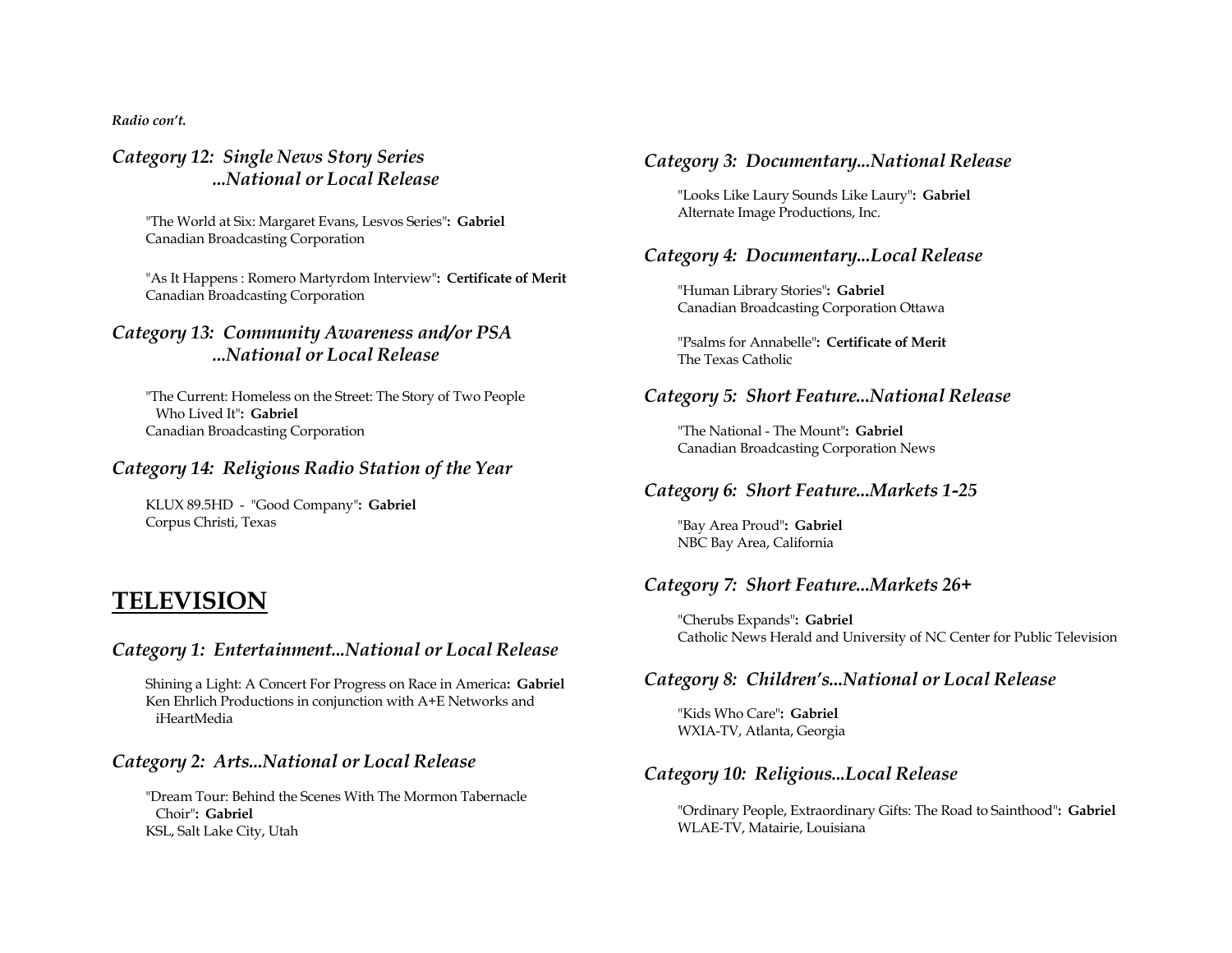#### *Television con't.*

"There is Hope: The John Volken Story"**: Certificate of Merit** KSL, Salt Lake City, Utah

### *Category 11: Ecumenical and Interreligious ...National or Local Release*

"Chaplains"**: Gabriel** Journey Films

### *Category 12: News & Informational...National Release*

"Pope Francis and the People"**: Gabriel** ABC NEWS

#### *Category 13: News & Informational...Local Release*

"Land of 10,000 Stories"**: Gabriel** KARE TV, Minneapolis, Minnesota

# *Category 14: Single News Story Series ...National or Local Release*

"Steve Gleason: Life Beyond ALS"**: Gabriel** WDSU TV, New Orleans, Louisiana

#### *Category 16: Religious Television Station of the Year*

Salt and Light**: Gabriel** Salt and Catholic Media Foundation, Toronto, Ontario, Canada

#### *Category 17: Secular Television Station of the Year*

WRAL-TV**: Gabriel** Raleigh, North Carolina

# **Spanish-Language**

#### *Category TV-S4: Religious…National or Local Release*

"Cristo Para Todos / Inmigración, Visión Cristiana"("Christ for All / Immigration Christian Vision")**: Gabriel** Diocese of Trenton, New Jersey

# *Category TV-S5: News/Informational...less than 15 mins. …National or Local TV Release*

"Mi Hermano Capellan" ("My Brother Chaplain")**: Gabriel** KMEX-34 Univision, Los Angeles, California

"Coexistir, Unidos Somos Mejores" (Coexist, United are Best")**: Certificate of Merit** KTVW Telemundo, Phoenia, Arizona

### *Category TV-S6: News/Informational...longer than 15 mins.…National or Local TV Release*

"Life and Beatification of Monsignor Romero"**: Gabriel** KMEX-34 Univision, Los Angeles, California

# *Category TV-S7: Community Awareness and/or PSA …National or Local TV Release*

"Ante la Adversidad" ("In the Midst of Adversity")**: Gabriel** KXLN-45 Univision, Houston, Texas

# **New Media**

#### *Category NM-01: Internet Video…less than 10 mins.*

"One Woman's Strength is Helping Refugees in Macedonia"**: Gabriel** Al Jazeera English